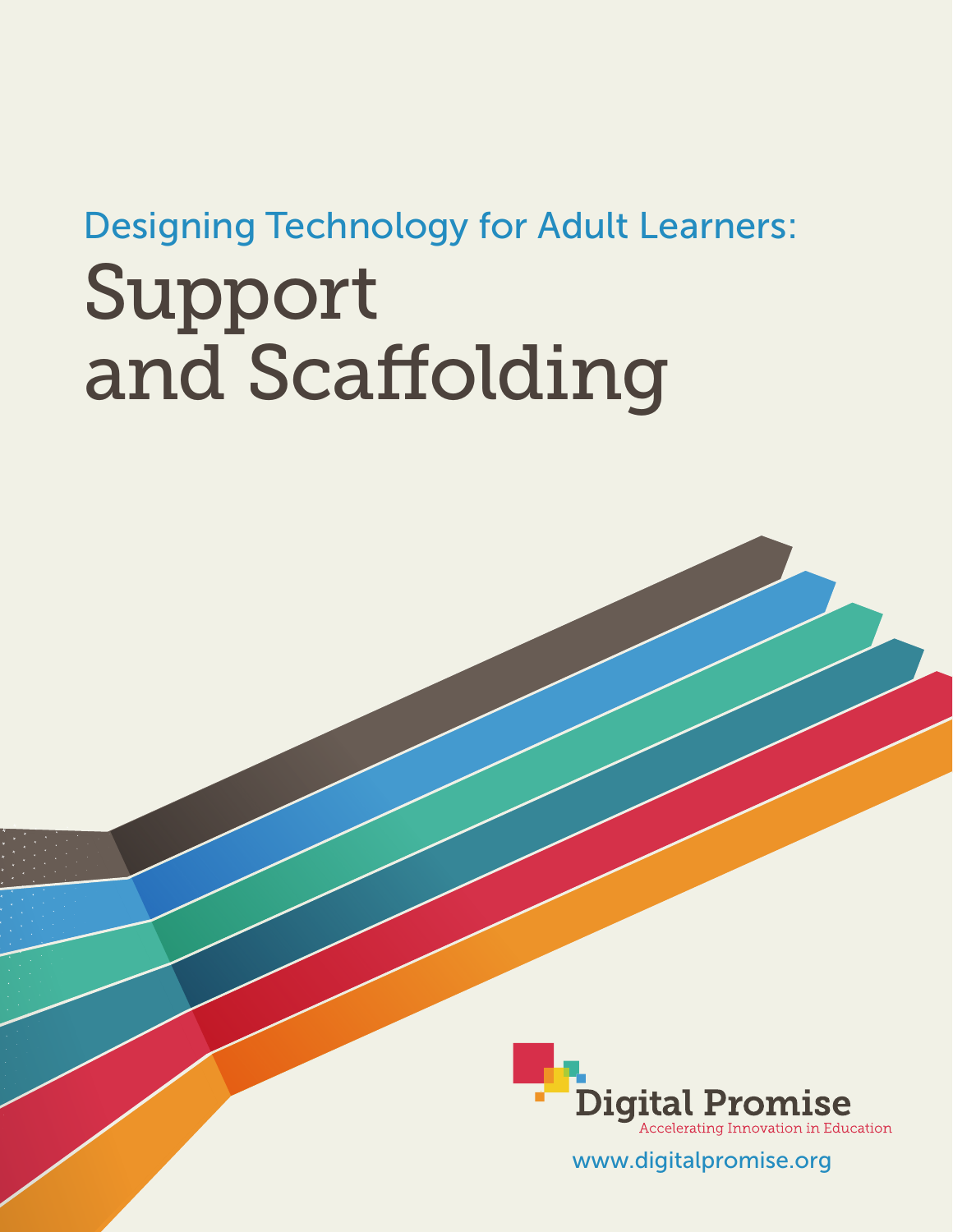Much has been said about technology and its potential to be a powerful tool for improving learning opportunities for underserved, low-skilled adults.

Mobile products can support adults who cannot attend education programs because of geography or busy lives. Adaptive technologies can help create personalized pathways for learners with special needs and mixed profiles. And, digital literacy skills can open a world of information and resources that form the gateway to today's job market.

However, online learning puts a tremendous responsibility on the student. To effectively learn online, students must use self-regulating learning strategies – that is, they must be active learners.<sup>1</sup>

Adult learners, particularly low-skilled adults, are often not prepared for this kind of learning. Many do not have practice in active learning skills, such as organizing and controlling their own learning environments and the amount of instruction needed.<sup>2</sup> They often have had past negative experiences in school and, as a result, have fewer learning skills than traditional students.<sup>3</sup> They also face many barriers, from managing multiple jobs and family responsibilities to issues with transportation and digital access, that make learning particularly challenging.4 Finally, many adult learners are not native English speakers, thus need support learning English before they can pursue further learning opportunities.<sup>5</sup>

As a result, adult learners will achieve the most when using digital learning tools if they have additional support and scaffolding (a method of helping students move progressively toward stronger understanding). Research on instructional strategies that provide this support

suggests five principles for product developers to consider when designing for the adult basic learner. Taken separately, each principle can help enrich the learning experience. But rather than choosing one or two principles to incorporate, we encourage designers to consider ways of incorporating all five to provide the richest support and scaffolding possible for these vulnerable learners.

### 5 Key Design Principles

#### 1. Keep it short

The brain works best in brief, focused bursts. Cognitive research has shown students process more efficiently and learn more effectively with short lessons followed by focused activities that require them to apply and reflect on what they have learned.<sup>6</sup>

The short lesson allows the brain to "chunk" information into meaningful units. Then, when learners apply and reflect on each chunk, they recall what they learned with more ease and can more readily connect this learning to subsequent chunks.<sup>7</sup> The result: deeper, more effective learning.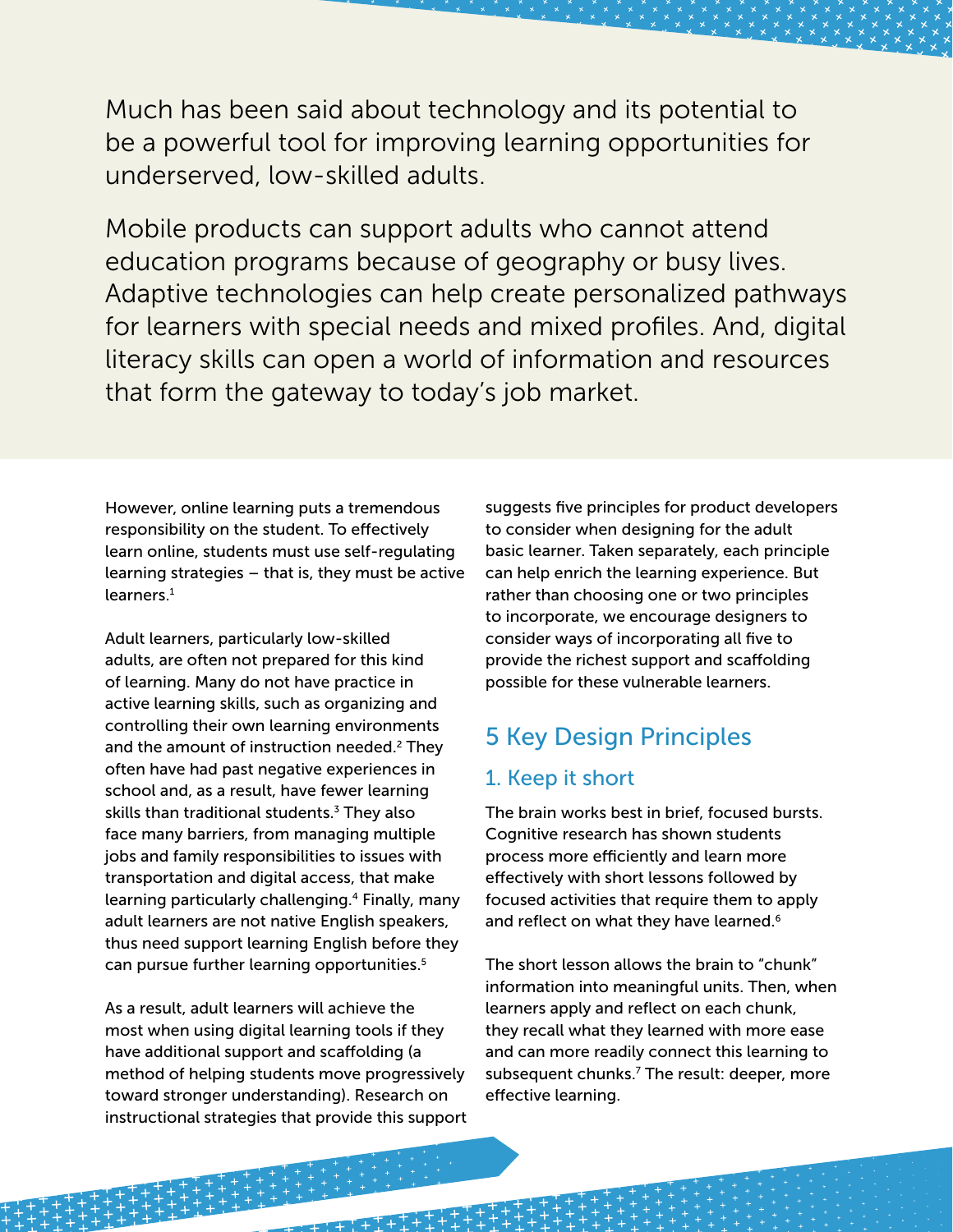This is never more true than with the adult basic learner. Andragogy, a key tenet of adult learning theory, reminds us that adults bring a wealth of experience to their learning and that they learn more effectively when they make connections between these experiences and new information.<sup>8</sup> Short lessons provide scaffolding for the brain to connect these "chunks" of prior and new knowledge.

One adult-focused ed-tech company, [Cell-](http://www.celled.org/)**Ed**, understands this. They developed English language learning (ELL) micro-modules consisting of a short audio lesson, a follow-up text reinforcing the lesson for learner reflection, and an interactive quiz for application. Learners using the program gained the equivalent of two to three years of schooling in just four months using these micro-modules.<sup>9</sup>

Not only do adults learn more with short lessons, they are also more engaged because short lessons provide regular feedback and a sense of success.10 Cell-Ed maximizes this potential for increased engagement by building feedback and encouragement into their micromodules. Learners find out immediately if they passed a quiz, and Cell-Ed sends pre-recorded, encouraging audio messages at regular intervals. Cell-Ed learners showed significantly higher self-esteem scores than a control group who did not use micro-modules.<sup>11</sup>

#### 2. Go visual

Pushing further into andragogy, adult learners, who make many sacrifices to pursue learning, want very much to know the learning is relevant to their lives. Short lessons that enable learners to put their new knowledge and skills into action can help adult learners see the relevant connections between their experiences and what they are learning.

Yet simply having a short lesson followed by an activity does not ensure a connection between learners' experiences and their learning. Visual organizers, however, do just that.



Just as short lessons take advantage of how the brain learns best, visual, or graphic, organizers mimic how the brain records and organizes information. Learning is the process of creating or strengthening connections between neurons that form the map that is the brain. Visual organizers replicate this map for learners, helping them understand and therefore strengthen the patterns being formed between old and new information.<sup>12</sup>

In this way, visual organizers provide mental scaffolding for learners in four ways:

- Clarifying their thoughts;
- Organizing and analyzing information;
- Integrating new knowledge; and
- $\bullet$  Thinking critically.<sup>13</sup>

Not only do adults learn more with short lessons, they are also more engaged because short lessons provide regular feedback and a sense of success.<sup>10</sup>

Each time a visual organizer is used, learners see the mental paths their brains need to travel, helping establish these paths as part of their developing learning skills.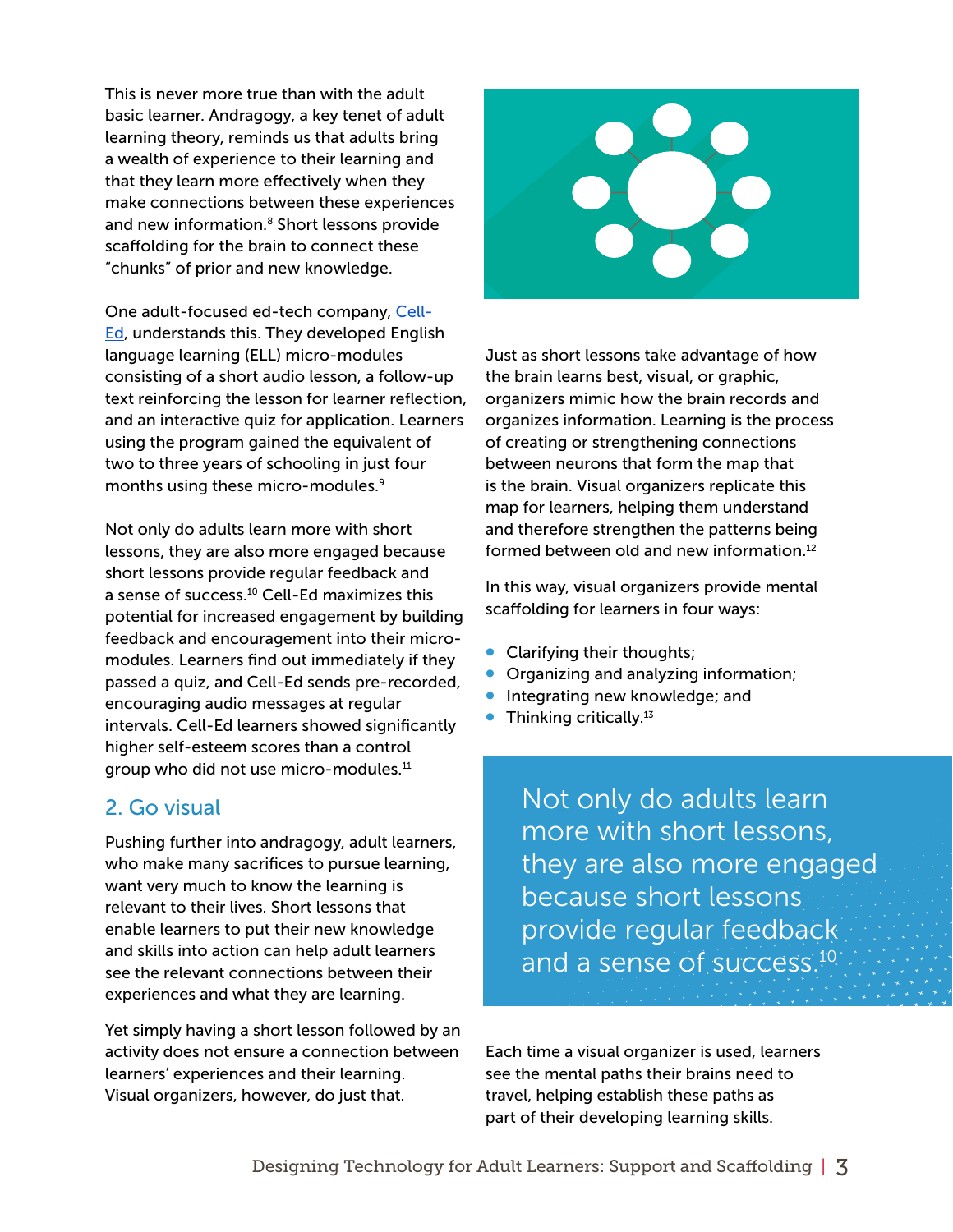While in widespread use in K-12 education, visual organizers are used by few, if any, adult learning products. Visual tools in the K-12 space, such as [Inspiration](http://www.inspiration.com/), allow learners to create maps, flow charts, and other graphic representations to help them understand concepts more deeply. Students can use templates or create their own organizers, and they can easily manipulate and change any organizer as their learning develops and deepens. K-12 teachers use these organizers to have students present information, as an activity for learners to complete before or after a lesson, and as a visual roadmap of the course overall. Each of these uses can be equally effective with adult learners to provide the powerful visual support that in turn promotes mental growth.

#### 3. Resources, resources, and more resources

Brain growth is also stimulated by repetition. Although the highest levels of brain growth are found in children, all brains can keep growing. Learners, especially non-confident adult learners, need increased practice as they get older to activate brain plasticity and growth.<sup>14</sup> This third principle focuses on providing adult learners with many opportunities for practice and repetition.

First, adult learners need access to resources of many types. Digital products are the perfect vehicle for support resources because they can store all types of content (documents, PDFs, videos, sound files, etc.). Listening to audio files, watching videos, and playing games (all as opposed to reading text) have been shown to increase learner engagement by being less threatening and simply more fun.<sup>15</sup>

Second, adult learners need *many* resources. The more resources and activities available, the more opportunities there are for multiple ways of learning. Adult educators in Washington State found: "With almost two-thirds of our participants being ELLs, we soon realized

that having good resources in both English and Spanish is imperative to the successful completion of a plan."16 Educators in California agree: "Giving ELLs multiple opportunities to affirm or correct their understanding and use of language ... and providing them with the means of learning language on their own, outside of class," is critical.<sup>17</sup>

Finally, adult learners need easy ways to access these resources. Research has shown that students who feel they have strong support when learning online are more likely to stick with it. Knowing they can easily access resources is in direct correlation to learner course engagement.<sup>18</sup> This ready support is even more critical for adult learners because they are often fitting extra practice into limited time. Any struggle with accessing resources can be a major roadblock to their learning.

The best examples of providing abundant resources for adult learners can be found in online courses using learning management systems (LMSs) that allow instructors to upload a wealth of resources. The resources can be placed in a centralized space, shared, and accessed outside of class time. Other ways of providing resources include creating YouTube channels for videos and creating wikis with resource lists.

> The more resources and activities available, the more opportunities there are for multiple ways of learning.

However, LMSs and other resource storage options often suffer from usability problems, such as difficult navigation, different ways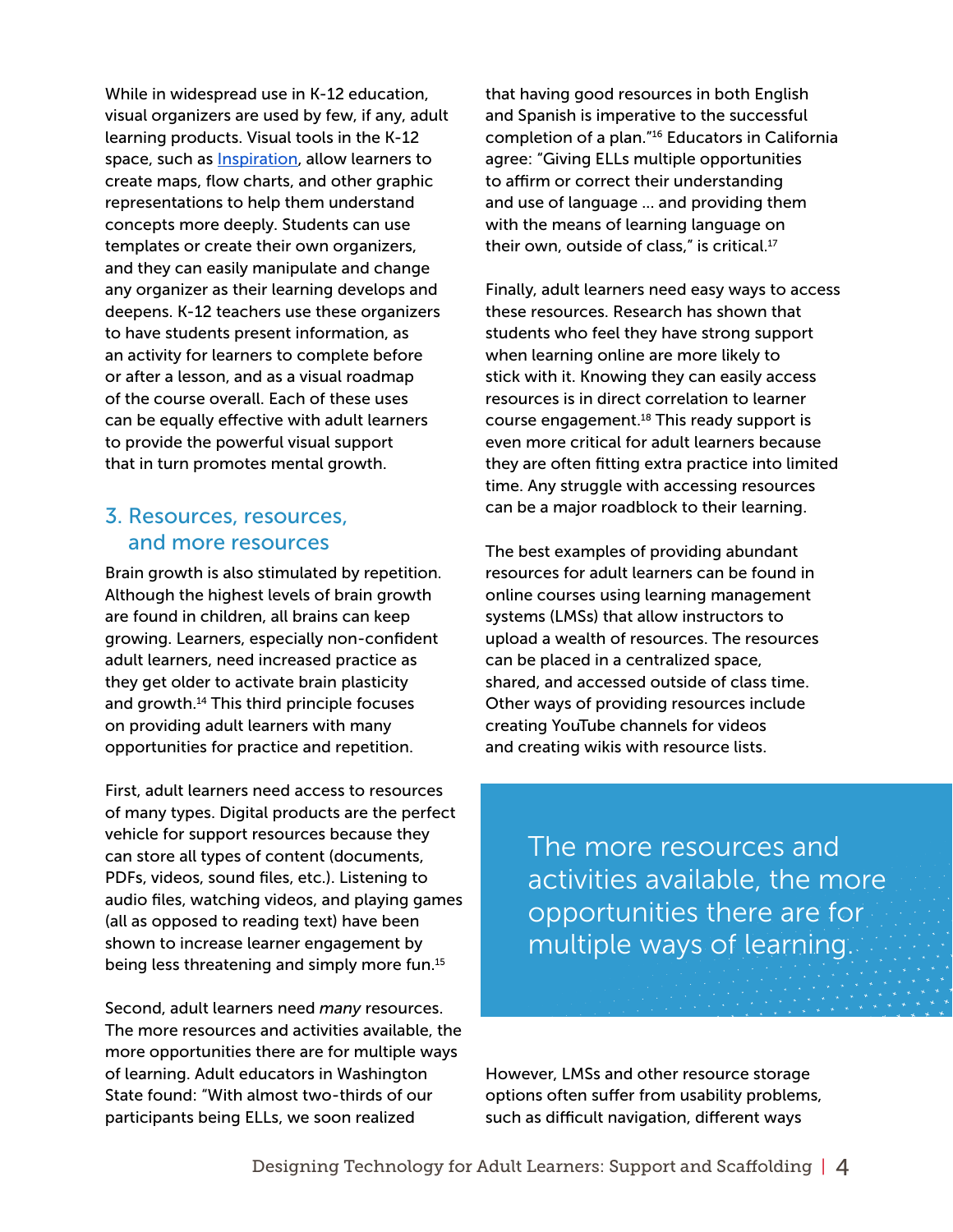of accessing different types of resources, and the need for multiple logins. For adult learners who often have less practice with and confidence in their digital skills, these issues can mean the resources are just not available for them. The challenge for designers is how to provide all of the resources that support adult learners in the most accessible way possible.

#### 4. Increase learner-teacher connections

Building on the scaffolding that resources provide, the next principle is facilitating frequent communication between the instructor and the learner. As the designers at Cell-Ed knew when they implemented their encouraging audio messages, adult learners have a particularly strong need for connection with and encouragement from their teachers because of the barriers and weaker skills they face. Adult learners need strong support to believe they can overcome the obstacles and succeed as learners.<sup>19</sup>

First, technology can provide multiple modes of learner-teacher communication: reflective activities (blogs, emails, videos), regular feedback (emails, discussion threads, videos), and "office hour" chats (written, video). *[my](http://philaliteracy.org/adult_learners/myplace-online/)*[PLACE,](http://philaliteracy.org/adult_learners/myplace-online/) a digital learning platform developed by Philadelphia's Office of Adult Education, embraces the power of multiple forms of communication. Instructors contact students via personal emails, discussion boards, LMS messages, and LMS global announcements.

Adult learners need strong support to believe they can overcome the obstacles and succeed as learners.<sup>19</sup>

Jennifer Kobrin, Director of *my*PLACE and Digital Initiatives, says the impact of such communication is huge. One student told her she felt so connected to her teacher through these many types of communication that she expected her to come over to dinner.

Technology can also help deepen connections between learners and teachers by happening outside of class time, in turn building learners' confidence and helping them progress more quickly. In the CyberESL [program](https://d3jc3ahdjad7x7.cloudfront.net/cwndsmB2I4g6PFIdDYp1bYintYH1hhbW0ebL2IijoNpljezz.pdf) at Chicago-based Instituto del Progreso Latino, students and teachers have, in addition to class meetings, oneon-one [Skype](https://www.skype.com/en/) coaching sessions each week for individualized instruction and practice. Teachers have found that giving students these opportunities to ask questions and talk about what they are learning makes a big difference in their confidence as they progress.

Finally, technology can provide anytime communication. Learners have control over time with digital learning, as they can use the learning tool whenever they want. The communication tools should therefore allow them to communicate with their instructors when they need to, not just during a class meeting.20 This ability to communicate whenever they need support can help adult learners in particular, as they often must fit practice in between other life commitments.

#### 5. Help learners engage with each other

The final design principle is founded in the research that students learn from their peers in addition to their teachers. Learning science has long known that we learn more when we interact with others,<sup>21</sup> particularly peers of different abilities and backgrounds.<sup>22</sup> The stronger the emotions involved in a learning experience, the stronger the resulting memory and retention of that memory.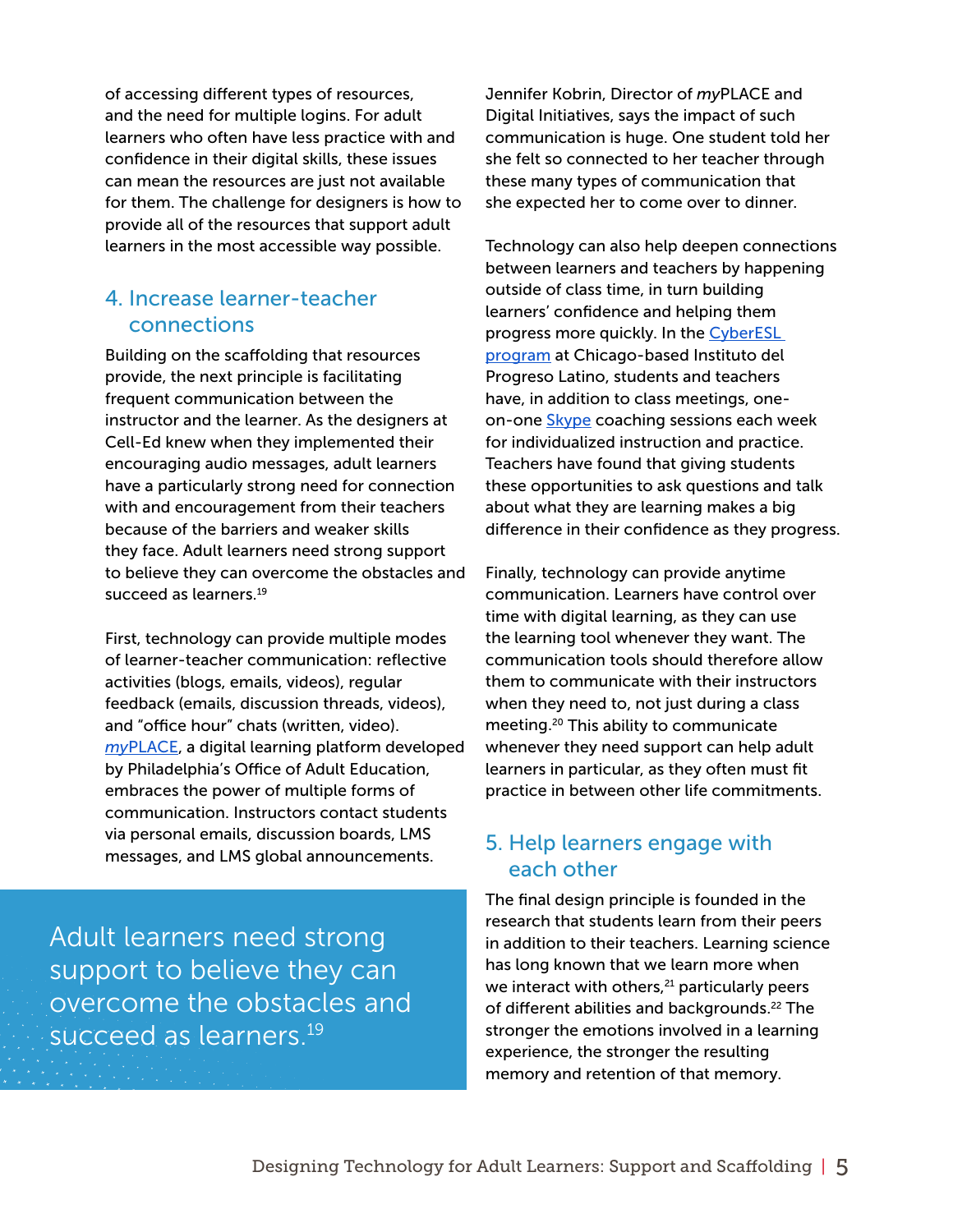

Working with others increases the socialemotional memories of a learning experience, thus increases the learning.<sup>23</sup> For adult learners, these social and emotional connections also add to their confidence because they are learning with and from others who are also managing all that comes with being an adult learner.

As with learner-instructor connections, digital tools are a perfect match for providing peer-topeer interaction that goes beyond face-to-face. Digital tools such as wikis, discussion threads, and video and text chats can be built into products as places for learners to work with each other, making connections to what they are learning and getting peer input, models, and support. And again, some of the best examples of peer-to-peer collaboration tools and practices come from online learning courses. Instruction can be peppered with opportunities to engage in discussions with peers, in peerreview writing activities, or in group projects.

#### Summary: Support and Scaffolding Design Principles

So what support and scaffolding can be designed into digital learning tools to help this vulnerable population become independent, confident learners? Instructional strategy research points to five key principles for developers interested in designing for adult learners:

- Focused lessons: Break instruction and activities into short modules with opportunities for feedback, checks for understanding, and encouragement.
- Visual learning: Build in tools and opportunities to help adult learners visualize information and concepts. The more learners can manipulate the visuals themselves, the more effective the tool or activity will be for cognitive development.
- Easily accessible resources: Provide clear, simple ways for adult learners to access a large bank of resources for practice. The more resources and activities available, the more opportunities there are for adult learners to deepen their learning.
- Learner-instructor communication: Design in multiple ways for learners and instructors to communicate outside of class time. The more support adult learners have from their teachers, the more they believe they can overcome obstacles and succeed as learners.
- Peer-to-peer interaction: Design in tools and opportunities for peer-to-peer interactions as well. By learning from and with peers, adult learners not only deepen their learning but also develop an additional support system for managing their learning.

These principles are critical for designing products that create supportive learning environments to help adult learners acquire the skills they need for advancement. Product designers who create new technology products tailored to adults' unique support and scaffolding needs will have the best chance of meeting one of our nation's great learning challenges — while capitalizing on an untapped market opportunity.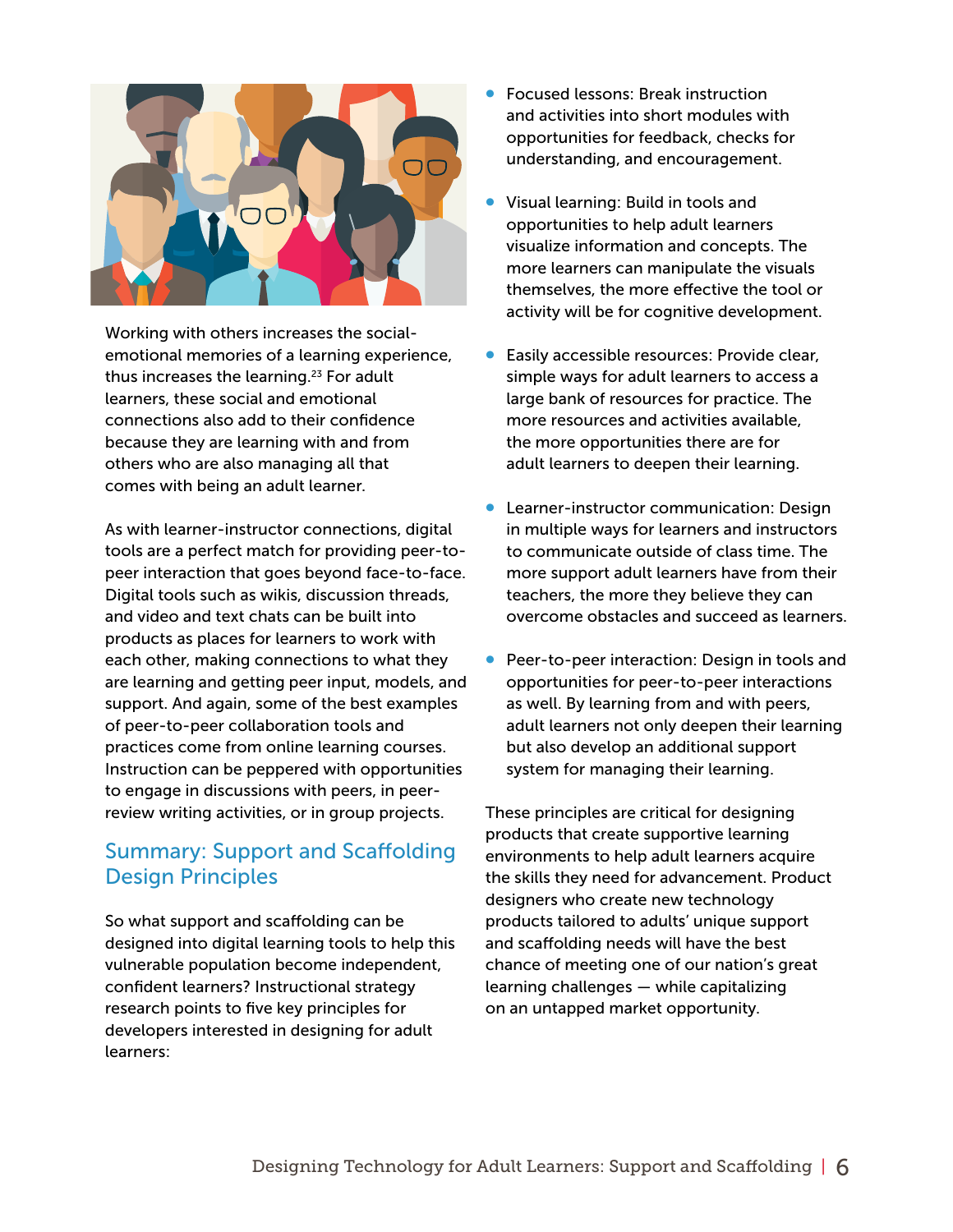## Endnotes

- 1 Moore, M.G., & Kearsley, G. (2012). *Distance education: A systems view of online learning, 3rd edition*. Belmont, CA: Wadsworth.
- 2 Yukselturk, E., & Yildirim, Z. (2008). Investigation of interaction, online support, course structure and flexibility as the contributing factors to students' satisfaction in an online certificate program. *Educational Technology & Society*, *11*(4), 51-65.
- 3 Carpentieri, J.D. (2014). Improving basic skills in adulthood: Participation and motivation. Literature Review prepared for the European Commission Working Group on Adult Learning. Retrieved from [https://ec.europa.eu/education/policy/](https://ec.europa.eu/education/policy/strategic-framework/expert-groups/documents/adult-basic-skills_en.pdf) [strategic-framework/expert-groups/documents/adult-basic-skills\\_en.pdf](https://ec.europa.eu/education/policy/strategic-framework/expert-groups/documents/adult-basic-skills_en.pdf)
- 4 Digital Promise. (2016). Adult Learner Landscape: A Quick Guide. Retrieved from [http://](http://digitalpromise.org/wp-content/uploads/2016/07/quick-start-guide-adult-learner-landscape.pdf) [digitalpromise.org/wp-content/uploads/2016/07/quick-start-guide-adult-learner-landscape.pdf](http://digitalpromise.org/wp-content/uploads/2016/07/quick-start-guide-adult-learner-landscape.pdf)
- 5 Snow, C. E., & Biancarosa, G. (2003). Adolescent literacy and the achievement gap: What do we know and where do we go from here? New York, NY: Carnegie Corporation. Retrieved from [https://www.carnegie.org/media/filer\\_public/2a/92/2a924f5b-](https://www.carnegie.org/media/filer_public/2a/92/2a924f5b-8130-4dc8-86c4-86ad71d2f08f/ccny_meeting_2003_gap.pdf)[8130-4dc8-86c4-86ad71d2f08f/ccny\\_meeting\\_2003\\_gap.pdf](https://www.carnegie.org/media/filer_public/2a/92/2a924f5b-8130-4dc8-86c4-86ad71d2f08f/ccny_meeting_2003_gap.pdf)
- 6 Revere, L., & Kovach, J. V. (2011). Online technologies for engaged learning: A meaningful synthesis for educators. *Quarterly Review of Distance Education*, *12*(2), 113.
- 7 Bransford, J.D., Brown, A.L., & Cocking, R.R. (2000). *How people learn: Brain, mind, experience, and school (expanded edition).* Washington, D.C.: National Academy Press. Retrieved from <http://www.nap.edu/read/9853/chapter/1>
- 8 Digital Promise. (2016). Designing for adult learners: 5 key principles drawn from adult learning theory. Retrieved from [http://digitalpromise.org/wp](http://digitalpromise.org/wp-content/uploads/2016/03/designing-for-adult-learners.pdf)[content/uploads/2016/03/designing-for-adult-learners.pdf](http://digitalpromise.org/wp-content/uploads/2016/03/designing-for-adult-learners.pdf)
- 9 Ksoll, C., Aker, J., Miller, D., Perez-Mendoza, K.C., & Smalley, S. (2014). Learning without teachers? A randomized experiment of a mobile phone-based adult education program in Los Angeles. Working paper 368 from the Center for Global Development. Retrieved from [http://www.cgdev.org/publication/learning-without](http://www.cgdev.org/publication/learning-without-teachers-randomized-experiment-mobile-phone-based-adult-education)[teachers-randomized-experiment-mobile-phone-based-adult-education](http://www.cgdev.org/publication/learning-without-teachers-randomized-experiment-mobile-phone-based-adult-education)
- 10 Lee, S. J., Srinivasan, S., Trail, T., Lewis, D., & Lopez, S. (2011). Examining the relationship among student perception of support, course satisfaction, and learning outcomes in online learning. *The Internet and Higher Education*, *14*(3), 158-163.
- 11 Ksoll, C., et al. (2014).
- 12 Willis, J. (2006). *Research-based strategies to ignite student learning.* Alexandria, VA: ASCD.
- 13 What is visual thinking and visual learning? (2016). In *Inspiration Software, Inc.* Retrieved from<http://www.inspiration.com/visual-learning>
- 14 Willis, J. (2006).
- 15 Castek, J., Jacobs, G., Pendell, K.D., Pizzolato, D., Reder, S., & Withers, E. (2015). Language learners: The role of online materials (Digital Literacy Acquisition in Brief). Retrieved from [http://](http://pdxscholar.library.pdx.edu/cgi/viewcontent.cgi?article=1014&context=dla_research_briefs) [pdxscholar.library.pdx.edu/cgi/viewcontent.cgi?article=1014&context=dla\\_research\\_briefs](http://pdxscholar.library.pdx.edu/cgi/viewcontent.cgi?article=1014&context=dla_research_briefs)
- 16 Castek, J., et al. (2015).